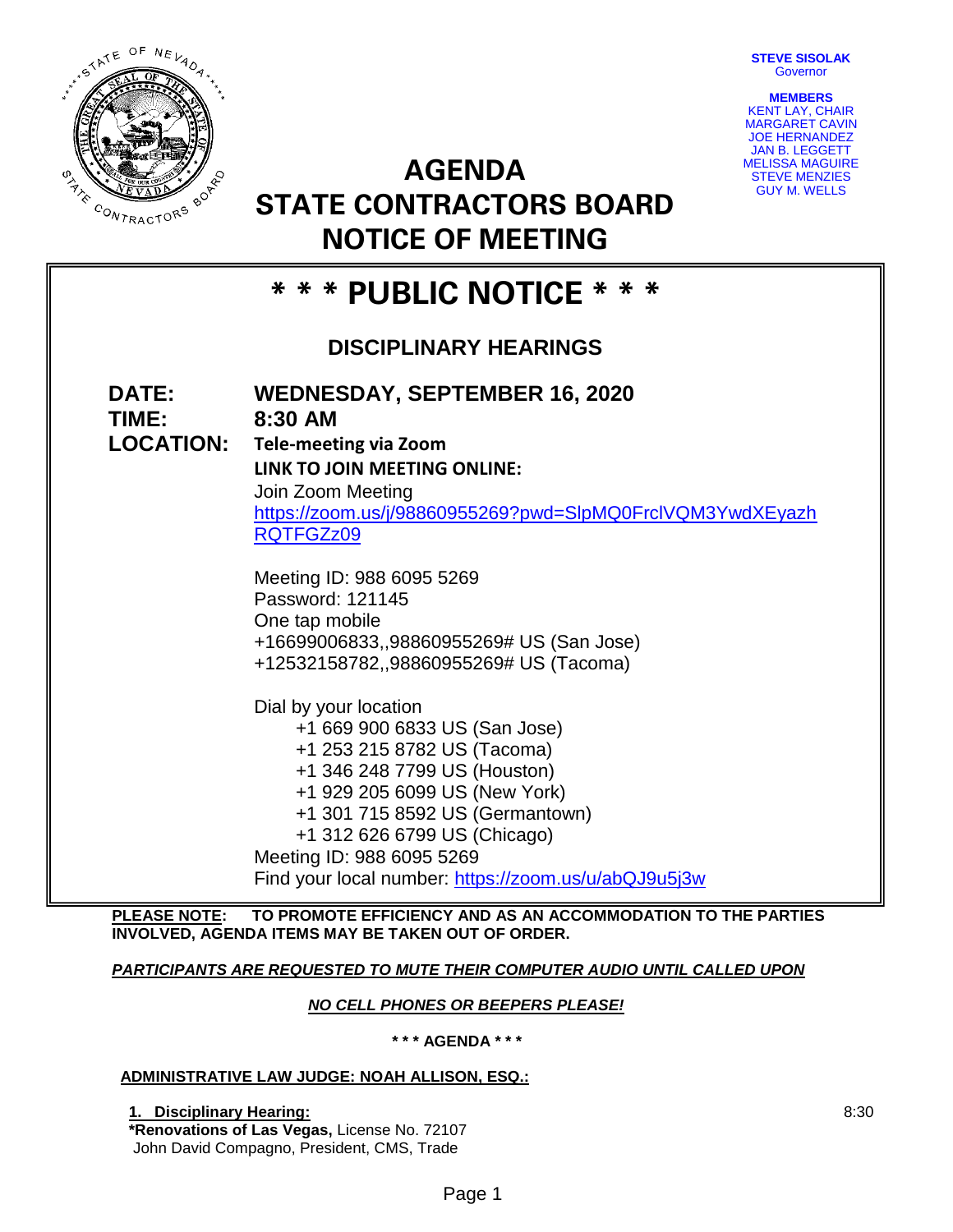#### **2. Disciplinary Hearing:**

**\*Direct Grading & Paving**, License No.53234 Melvin Ray Westwood, President, CMS, Trade

**3. Disciplinary Hearing: \*Penguin Construction,** License No. 70384 David Yi, Manager Ronald Lee Kozuch, CMS, Trade

#### **4. Disciplinary Hearing and Financial Responsibility:**

**\*DLR Inc A Nevada Corporation,** License No. 63019 Miguel Franco De La Rosa, President, CMS, Trade

**5. Disciplinary Hearing**: **\*Passick Pools,** License No. 81276 Dustin Lee Passick, Manager, Trade Elizabeth Anne Passick, Manager, CMS

\* Adjournment

#### **\*Denotes items on which action may occur.**

#### **PUBLIC NOTICE**

Pursuant to Section 1 of the Declaration of Emergency Directive 006 ("Directive 006"), the requirement contained in NRS 241.023(1)(b) that there be a physical location designated for meetings of public bodies where members of the public are permitted to attend and participate has been suspended. Pursuant to Section 3 of Directive 006, the requirement contained in NRS 624.020(4)(a) that public notice agendas be posted at physical locations within the State of Nevada has likewise been suspended.

Notice of this meeting was posted on the Nevada State Contractors Board Internet Website and the Public Notice Website.

#### **PLEASE NOTE:**

- 1) Persons/facilities desiring copies of the board's agenda must submit their request in writing every six months.
- 2) With regard to any board meeting, it is possible that an amended notice will be published adding new items to the original agenda. Amended notices will be posted in accordance with the Open Meeting Law: however, they will not be mailed to individuals on the board's mailing list.
- 3) Members of the public who are disabled and require special accommodations or assistance at the meeting are requested to notify the board office in writing at 5390 Kietzke Lane, Suite 102, Reno, NV 89511 or by calling 775-688-1141 prior to the date of the meeting.
- 4) Pursuant to NRS 241.020(6), please take notice: (1) Items on the agenda may be taken out of order; (2) Two or more agenda items may be combined for consideration; and (3) At any time, items on the agenda may be removed from the agenda or discussion of the items may be delayed.
- 5) Subject to the provisions of NRS 241.020(5), interested parties may request a copy of supporting materials related to this meeting by contacting the following individuals:

Jennifer Lewis 2310 Corporate Circle, Suite 200,